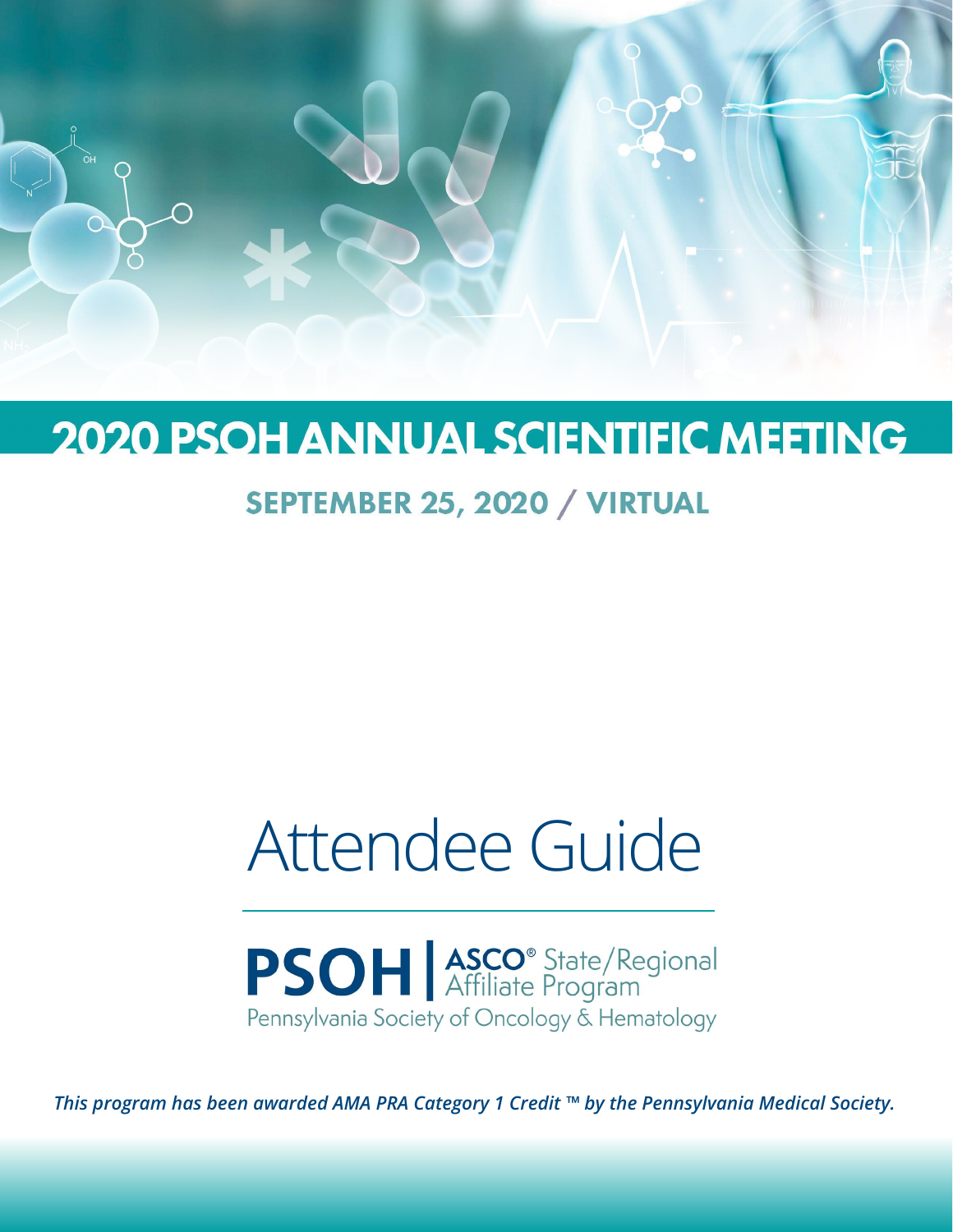## **IMPORTANT LINKS**

### **Below are all the links you will need to access any agenda items during the 2020 Virtual Annual Scientific Meeting.**

**Click Here to Access the 2020 Virtual [Annual Scientific Meeting & Annual Business Meeting](https://us02web.zoom.us/j/82609801827?pwd=ai9abDkrelEvdGNBL2wxaTFqNGhSZz09#success)**

**Meeting ID: 826 0980 1827 Meeting Passcode: 494117**

**Dial-In Number: 301-715-8592**

### **[Click Here to Access the 2020 Exhibitor Hub](http://www.psoh.org/exhibitor-hub)**

**Using a [Mac? Be sure to set your browser to open on Google C](http://www.psoh.org/exhibitor-hub)hrome. Or, you can copy and paste this URL into any browser: www.psoh.org/exhibitor-hub**

### **[Click Here to Access the e-Posters](http://www.psoh.org/2020-posters)**

**Using a Mac? Be sure to set your browser to open on Google Chrome. Or, you can copy and p[aste this URL into any browser: http://www](http://www.psoh.org/2020-posters).psoh.org/2020-posters**

### **[Click Here to Access the 11:45 a.m. Lunchtime](http://www.psoh.org/product-showcase) Non-CME Product Showcase**

**DISCUSSION OF BRUKINSA™ FOR ADULT PATIENTS WITH MANTLE CELL LYMPHOMA [\(MCL\) WHO HAVE RECEIVED AT LEAST ONE PRIOR THERAPY](https://zoom.us/j/94256596841?pwd=REJXM3FpRS9Na2RMcC9Sa1VLTk8xdz09#success)**

> *[Lori Leslie, MD,](https://zoom.us/j/94256596841?pwd=REJXM3FpRS9Na2RMcC9Sa1VLTk8xdz09#success)  Director, Indolent Lymphoma and CLL Research Programs John Theurer Cancer Center*

**Meeting ID: 942 5659 6841 Meeting Passcode: 690028**

**[Dial-In Number:](http://psoh.org/partner-app) 888-788-0099**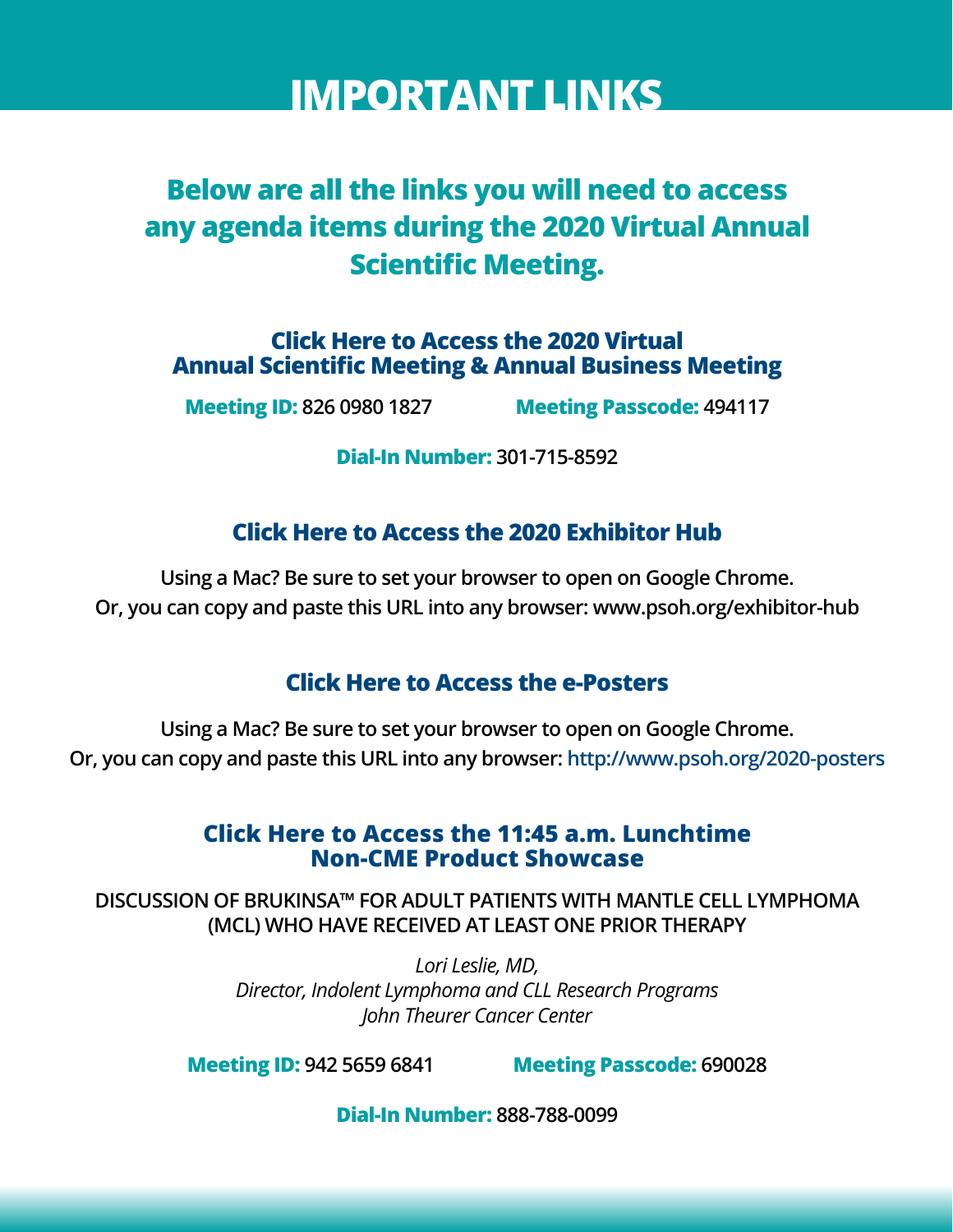## **ACCREDITATION**

This activity has been planned and implemented in accordance with the accreditation requirements and policies of the Accreditation Council for Continuing Medical Education (ACCME) through the joint providership of the Pennsylvania Medical Society and the Pennsylvania Society of Oncology and Hematology. The Pennsylvania Medical Society is accredited by the ACCME to provide continuing medical education for physicians.

The Pennsylvania Medical Society designates this live activity for a maximum of *6.25 AMA PRA Category*  **1 Credit(s)™**. Physicians should only claim credit commensurate with the extent of their participation in the educational activity.

### **Claiming CME Credit:**

To obtain a CME certificate, please use the link provided below to view and complete the online postcourse survey which is available through our learning management system.

You will need to create a web account for the PAMED website if you don't already have one. Membership in PAMED is not required for a Web account. The information required to create a web account includes first and last names, date of birth, and an email address (cannot be a shared email address – each learner profile must have a distinct email address of record). Entering your license number is optional but is helpful in establishing your learner profile.

Once you have created your account/logged in, you will be redirected to the course and able to view and complete the survey. A CME certificate will be available to download, print, or email after you have completed the survey.

CME Survey Link: [http://learning.pamedsoc.org/sso/enrollwithkey/2020PSOH925](http://learning.pamedsoc.org/sso/enrollwithkey/2020PSOH925 )

Please note that you cannot use Internet Explorer to access our learning management system as it is not supported by the platform. You must use Chrome or another browser.

If you have any questions about the process to claim CME, please feel free to contact me at your convenience. If you need assistance creating a website account, please contact our Knowledge Center at 855-PAMED4U (855-726-3348) or [KnowledgeCenter@pamedsoc.org.](mailto:KnowledgeCenter%40pamedsoc.org.%20%20?subject=) 

### **Nurse CE:**

The Pennsylvania Society of Oncology & Hematology, and the University of Pittsburgh School of Nursing are collaborating to present the 2020 PSOH Annual Scientific Meeting. Professional nurses participating in the activity and completing the evaluation tool may receive a maximum of 6.25 contact hours. The University of Pittsburgh School of Nursing is accredited as a provider of nursing continuing professional development by the American Nurses Credentialing Center's Commission on Accreditation.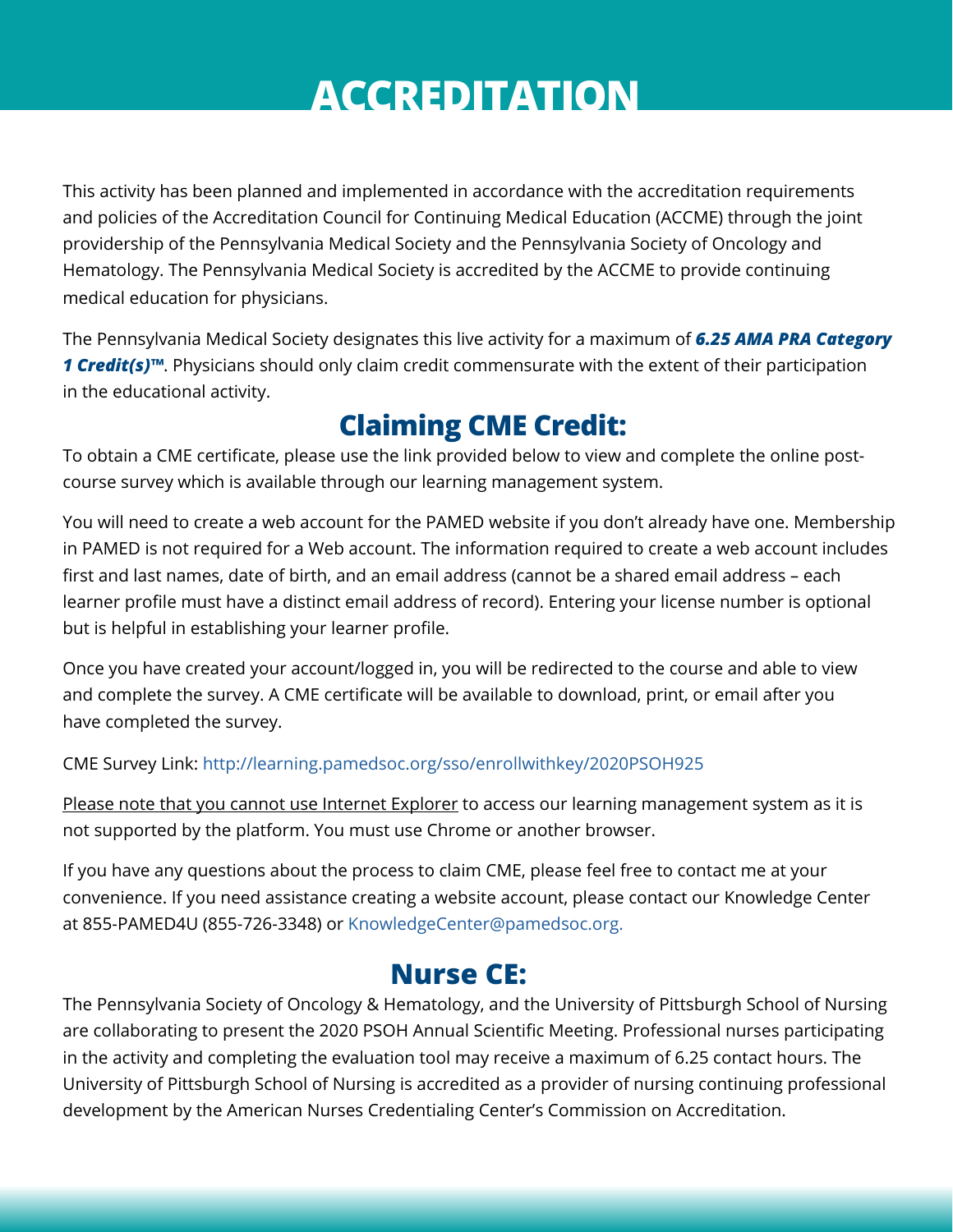## **CME DISCLOSURES**

In accordance with the Accreditation Council for Continuing Medical Education (ACCME) Standards, the following presenters of this course have indicated that they either do or do not have a relationship which, in the context of their presentation, could be perceived by some as a real or apparent conflict of interest, (e.g., ownership of stock, or honoraria or consulting fees). Those presenters having such relationships do not consider that it will influence their presentation.

Financial relationships reported by members of the Scientific Meeting Planning Committee are provided below. During all phases of planning for the Pennsylvania Society of Oncology and Hematology 2020 Annual Scientific Meeting, areas of conflict were managed through a peer-review process and/or through individual recusal when appropriate.

The Scientific Meeting Planning Committee has reviewed all presenter disclosure reports, identified potential conflicts of interest, and implemented strategies to manage those areas of conflict, where they exist.

| <b>Faculty Name</b>             | <b>Company Name</b>                   | <b>Nature of Relationship</b> |
|---------------------------------|---------------------------------------|-------------------------------|
| Edward Balaban, DO              |                                       | Nothing to Disclose           |
| Brian Bourbeau, MBA             |                                       | Nothing to Disclose           |
| Robert Carlson, MD              | National Comprehensive Cancer Network | Employee                      |
| Steve Cohen, MD                 |                                       | Nothing to Disclose           |
| Stacie Corcoran, RN, MS         |                                       | Nothing to Disclose           |
| Crystal Denlinger, MD, FACP     | <b>Taiho Oncology</b>                 | Advisor                       |
|                                 | Exelixis                              | Advisor                       |
|                                 | Bayer                                 | Advisor                       |
| Jennifer Johnson, MD, PhD, FACP |                                       | Nothing to Disclose           |
| Arturo Loaiza-Bonilla, MD, MSEd | Massive Bio                           | Stock                         |
| Warren Maley, MD                |                                       | Nothing to Disclose           |
| Usman Shah, MD                  |                                       | Nothing to Disclose           |
| Colette Shaw, MD                |                                       | Nothing to Disclose           |

| <b>Planning Committee</b>       | <b>Company Name</b> | <b>Nature of Relationship</b> |
|---------------------------------|---------------------|-------------------------------|
| Moshe Chasky, MD                |                     | Nothing to Disclose           |
| Steven Cohen, MD                |                     | Nothing to Disclose           |
| John Lister, MD                 |                     | Nothing to Disclose           |
| Arturo Loaiza-Bonilla, MD, MSEd | Massive Bio         | Stock                         |
| James McCormick, DO             | Intutive Surgical   | Proctor and Speaker           |
| Dulabh Monga, MD                |                     | Nothing to Disclose           |
| Lauren Klinedinst, CMP          |                     | Nothing to Disclose           |
| Marie Queen                     |                     | Nothing to Disclose           |
| Muhammad Rizvi, MD              |                     | Nothing to Disclose           |
| Usman Shah, MD                  |                     | Nothing to Disclose           |

| Oral Abstract Presenter Name | <b>Company Name</b> | <b>Nature of Relationship</b> |
|------------------------------|---------------------|-------------------------------|
| Yazan Samhouri               |                     | Nothing to Disclose           |
| Veli Bakalov                 |                     | Nothing to Disclose           |

#### **NOTICE OF DISCLAIMER**

The information presented is that of the contributing faculty and does not necessarily represent the views of the Pennsylvania Society of Oncology and Hematology and/or any named commercial entity providing financial support. Specific therapies discussed may not be approved and/or specified for use as indicated by the faculty presenters.Therefore, before prescribing any medication, please review the complete prescribing information including indications, contraindications, warnings, precautions and adverse effects.

The Pennsylvania Society of Oncology and Hematology (PSOH) makes every effort to ensure that speakers are knowledgeable authorities in their fields. Seminar attendees are nevertheless advised that the statements and opinions expressed by seminar speakers are those of the speakers, not PSOH. The speakers' statements and/or opinions should not be construed as PSOH policy or recommendations, and PSOH disclaims any liability or responsibility for the consequences of any actions taken in reliance upon those statements or opinions.

Products/services exhibited by companies or organizations other than the Pennsylvania Society of Oncology and Hematology are not endorsed by PSOH. Further, PSOH disclaims any liability or responsibility for the professional or personal use of such products/services.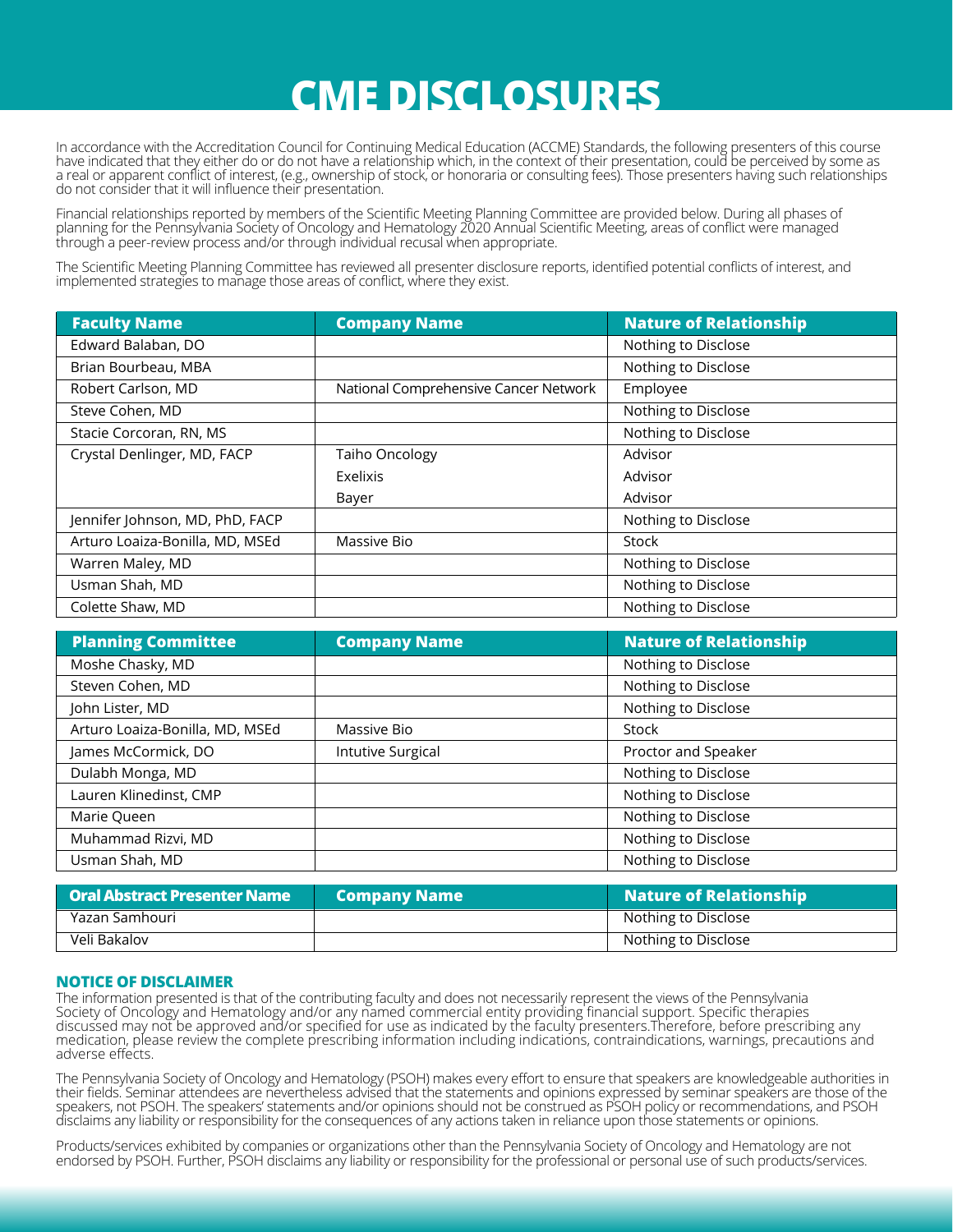## **WITH OUR APPRECIATION**

## **Thank you to our PSOH 2020 Scientific Program Planning Committee**

**Moshe Chasky, MD, Program Chair**

**Steven Cohen, MD**

**John Lister, MD**

**Arturo Loaiza-Bonilla, MD, MSEd**

**James McCormick, DO**

**Dulabh Monga, MD**

**Muhammad Rizvi, MD**

**Usman Shah, MD**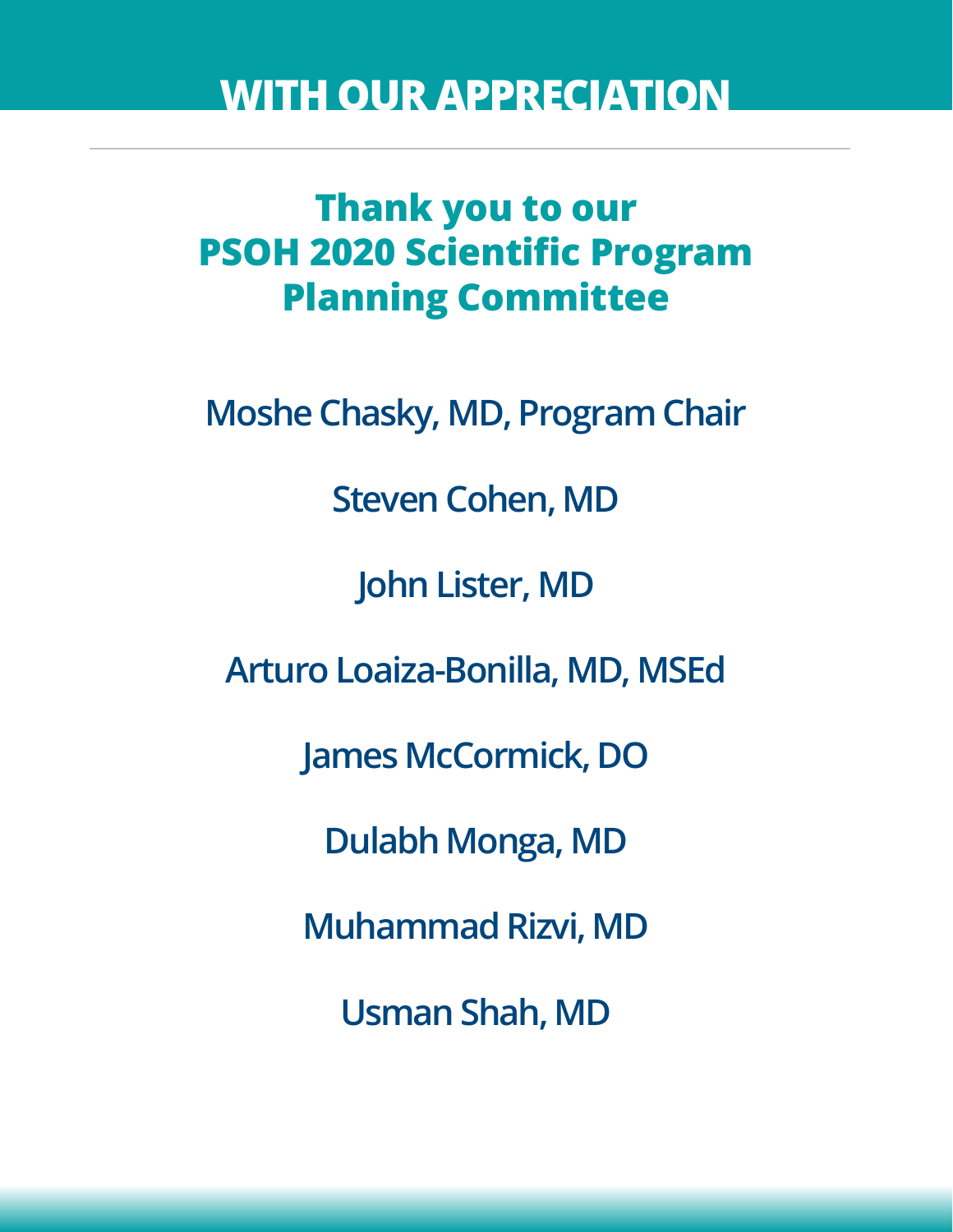## **AGENDA**

| <b>Time</b>               | <b>Session</b>                                                                                                                                                                              |
|---------------------------|---------------------------------------------------------------------------------------------------------------------------------------------------------------------------------------------|
| 7:45 a.m. - 8:00 a.m.     | Welcome and Annual Business Meeting                                                                                                                                                         |
| 8:00 a.m. - 8:45 a.m.     | The MSK Survivorship Program<br>Stacie Corcoran, RN, MS                                                                                                                                     |
| $8:45$ a.m. $-9:00$ a.m.  | <b>Oral Abstract Presentation</b><br>Selection of Treatment and Survival in Patients with Gray Zone Lymphoma;<br>A Comprehensive Population-Based Analysis<br>Yazan Samhouri, MD            |
| 9:00 a.m. - 9:45 a.m.     | State Legislative Update and Legislator of the Year Award<br>Edward Balaban, DO<br>Arturo Loaiza-Bonilla, MD, MSEd<br>Representative Ryan Bizzarro                                          |
| $9:45$ a.m. $-10:15$ a.m. | Break with Exhibitors Click here to visit the Exhibitor Hub!                                                                                                                                |
| 10:15 a.m. - 11:00 a.m.   | Circulating Tumor DNA in Stage 2 Colon Cancer<br>Arturo Loaiza-Bonilla, MD, MSEd                                                                                                            |
| 11:00 a.m. - 11:45 a.m.   | Updates in Head and Neck Cancer<br>Jennifer Johnson, MD, PhD, FACP                                                                                                                          |
| 11:45 a.m. - 12:45 p.m.   | Non-CME Product Showcase-DISCUSSION OF BRUKINSA™ FOR<br>ADULT PATIENTS WITH MANTLE CELL LYMPHOMA (MCL) WHO HAVE RECEIVED<br>AT LEAST ONE PRIOR THERAPY Click here to join! Passcode: 690028 |
| 12:45 a.m. - 1:00 p.m.    | Break with Exhibitors Click here to visit the Exhibitor Hub!                                                                                                                                |
| 1:00 p.m. $-$ 2:00 p.m.   | Hepatocellular Carcinoma Panel<br>Steve Cohen, MD<br>Crystal Denlinger, MD, FACP<br>Warren Malley, MD<br>Colette Shaw, MD                                                                   |
| 2:00 p.m. - 2:15 p.m.     | <b>Oral Abstract Presentation</b><br>Disparities in the Enrollment to Systemic Therapy and Survival<br>for Patients with Multiple Myeloma<br>Veli Bakalov, MD                               |
| 2:15 p.m. - 2:45 p.m.     | Break with Exhibitors Click here to visit the Exhibitor Hub!                                                                                                                                |
| 2:45 p.m. - 3:30 p.m.     | Incorporating Value-Based Care into the NCCN Guidelines<br>Robert Carlson, MD                                                                                                               |
| 3:30 p.m. - 3:45 p.m.     | <b>Oral Abstract Presentation</b><br>Outcomes of Treatment for HIV infected Lymphoma Patients:<br>A National Cancer Database (NCDB) Analysis<br>Yazan Samhouri, MD                          |
| 3:45 p.m. - 4:30 p.m.     | Payment Models and Reform on Oncology<br>Brian Bourbeau, MBA                                                                                                                                |
| 4:30 p.m. - 5:15 p.m.     | Review of ASCO's Plenary Session<br>Usman Shah, MD                                                                                                                                          |
| 5:15 p.m. - 5:30 p.m.     | Wrap Up<br>Usman Shah, MD                                                                                                                                                                   |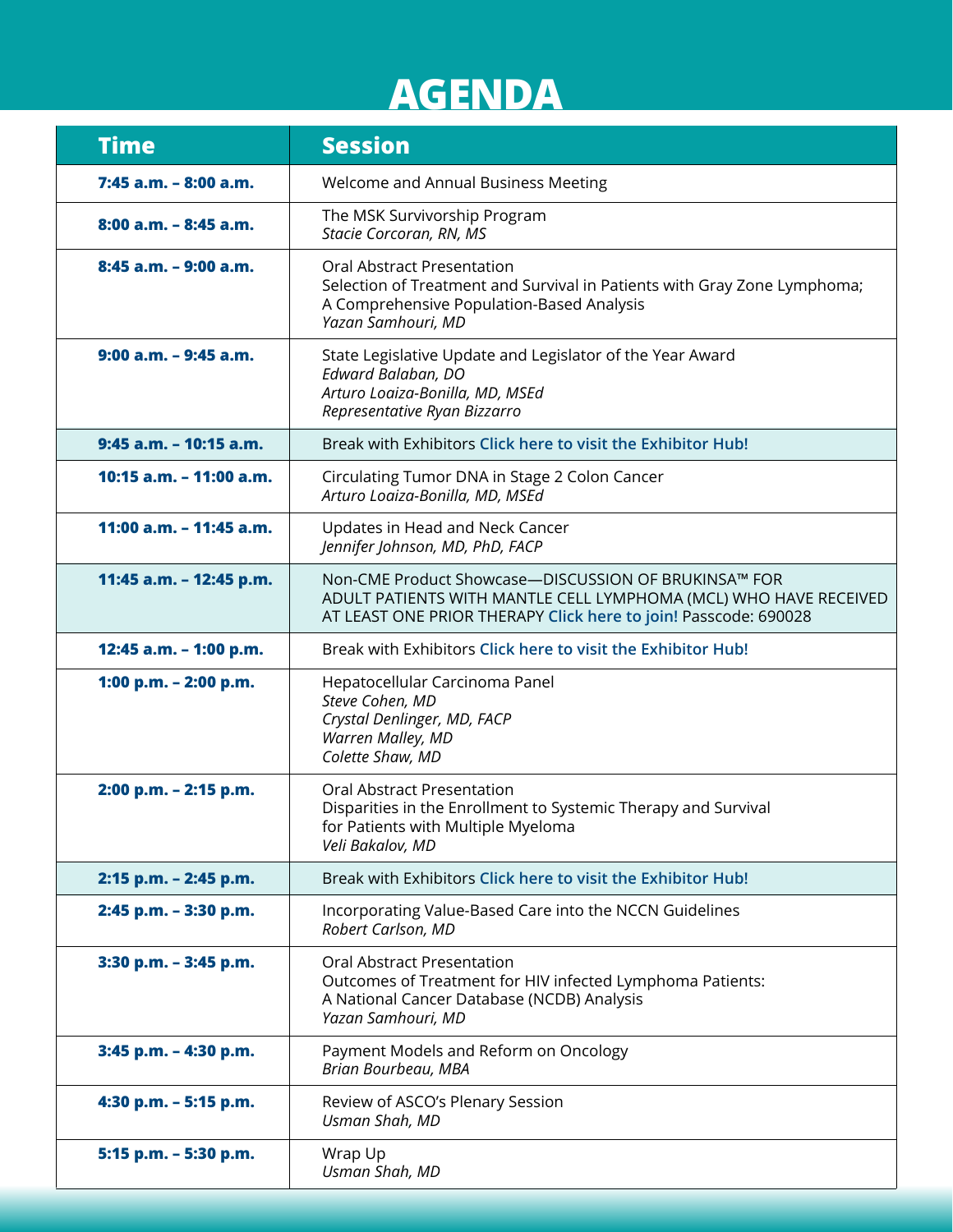## **THANK YOU TO OUR SUPPORTERS**

**The Pennsylvania Society of Oncology and Hematology gratefully acknowledges the following organizations for supporting our PSOH's 2020 Annual Scientific Meeting:**

### **10K Corporate Members**

[Merck](https://www.merck.com/ ) [Janssen Oncology](https://www.janssen.com/oncology) [Immunomedics](http://www.immunomedics.com)

### **5K Corporate Members**

[Bristol Myers Squibb](https://www.bms.com/) [Sanofi Genzyme](http://www.SarclisaHCP.com) [Pfizer Oncology](http://www.Pfizer.com/Oncology) Astellas [Natera](http://natera.com/oncology) [Seattle Genetics](https://www.seattlegenetics.com)

### **Gold Exhibitors**

**[Deciphera](https://www.deciphera.com)** 

### **Silver Exhibitors**

[Guardant Health](http://www.guardant360cdx.com) [Incyte Corporation](http://www.incyte.com) [BeiGene](http://www.beigene.com) [Tempus](http://tempus.com) **[Pharmacyclics](http://www.imbruvicahcp.com)** [Lilly](http://www.syneoshealth.com)

**[Click Here to Visit the Exhibitor Hub](http://www.psoh.org/exhibitor-hub)**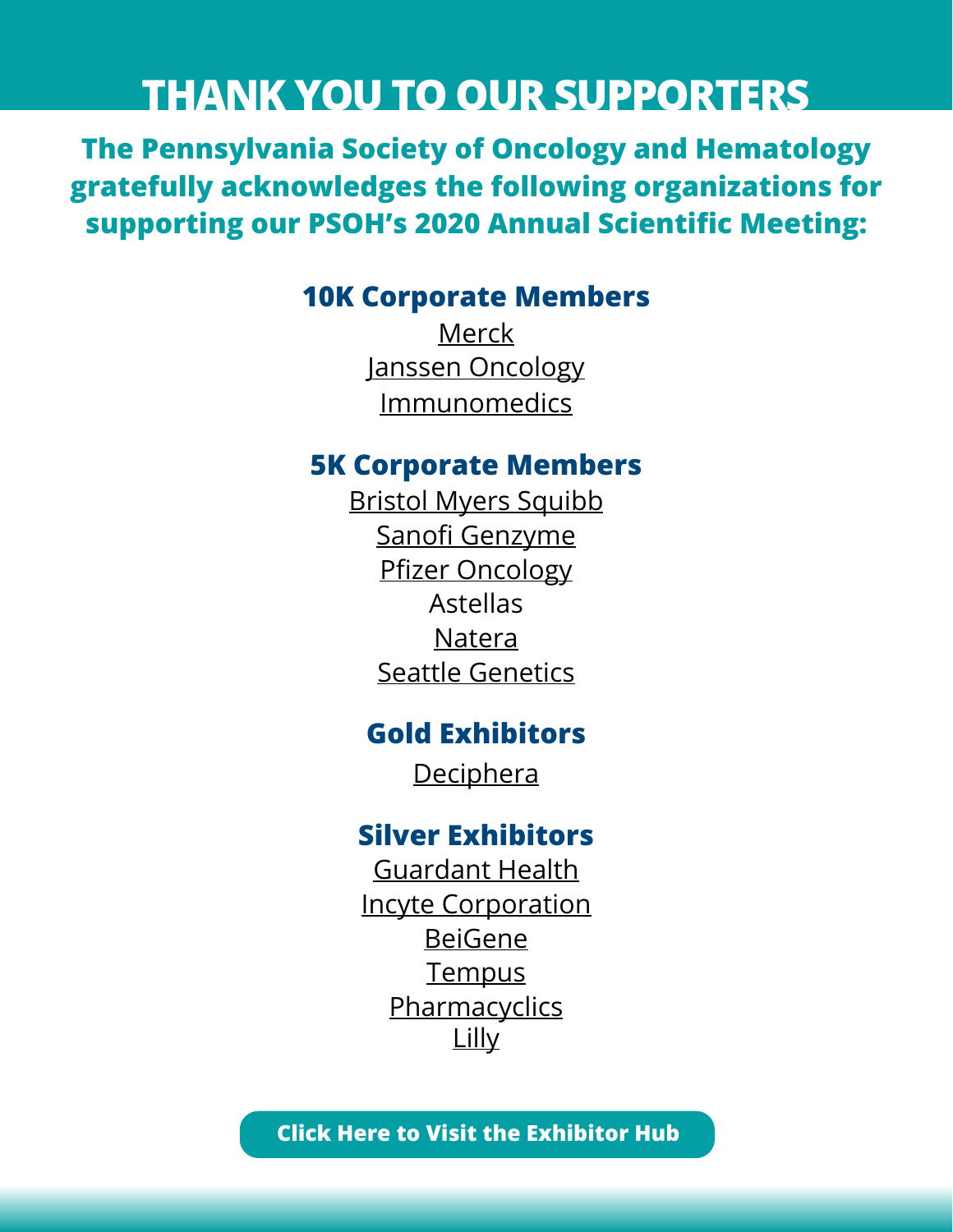## **SCAVENGER HUNT**

**Complete this form and return to Lauren Klinedinst [\(lklinedinst@pamedsoc.org](mailto:lklinedinst%40pamedsoc.org?subject=)) by Monday, September 28 for the chance to win an Apple Watch!**



#### **10K Corporate Members**

**Merck** What year was Merck founded?

#### **Immunomedics**

L

This company has a product symbolic of an icon seen in a Greek War?

### **5K Corporate Members**

#### **Bristol Myers Squibb**

What drug, in combination with opdivo plus 2 cycles of platinum-doublet chemotherapy, is indicated for the first-line treatment of adult patients with metastatic or recurrent non-small cell lung cancer, with no EGFR or ALK genomic tumor aberrations?

#### **Sanofi Genzyme**

Category recommendation for isatuximab-irfc (Sarclisa)

#### **Pfizer Oncology**

What 3 resources are available if I need assistance obtaining a Pfizer Oncology Product?

**Natera**

What 3 clinical questions does Signatera answer?

#### **Seattle Genetics**

What Year was Seattle Genetics founded?